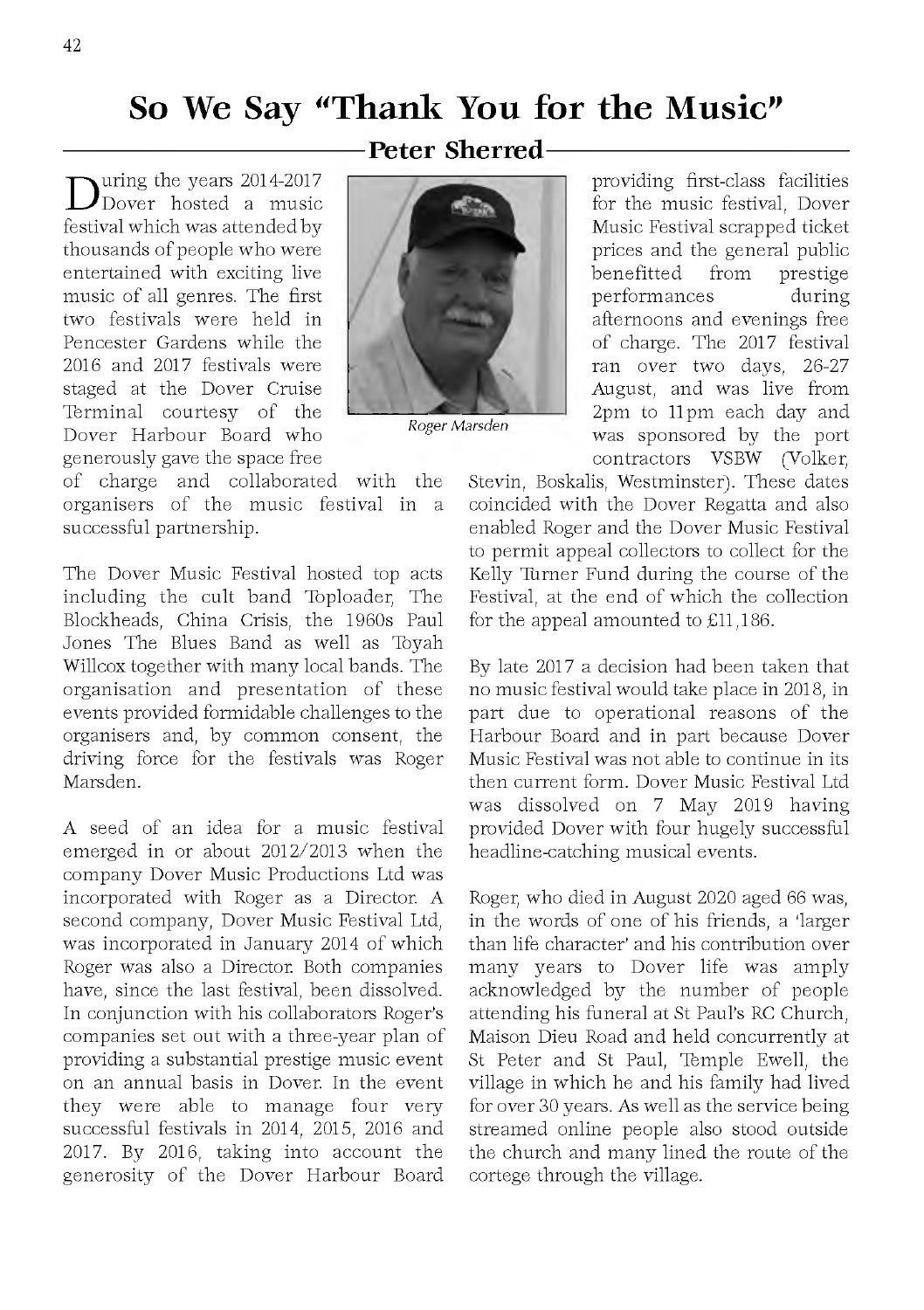Roger was born in Deal on 3 October 1953. His younger brother Bernard followed in 1956. He attended St Paul's Primary School adiacent to St Paul's Church in Maison Dieu Road, Dover and continued to St Edmund's School, Old Charlton Road. In essence he became a Dover boy and man for the rest of his life. In the 1970s he lived with his parents on Buckland Avenue Dover. Having had a successful school career Roger had a passing dream of becom ing a laboratory scientist. He attended evening classes at Canterbury College before starting his first job with the Post Office. Subsequently he went into business on his own account with another local person, Peter Grilli, by opening a laundrette which he ran in River just beyond the old bus terminal in the parade of shops opposite the village church. Later he opened another laundrette in Pencester Road in Dover and a further laundrette on the High Street located opposite what was then the H. J. Saw yer garage and u ndertaker's business and where a portion of the Charlton Centre currently is sited. Having spent many years in the laundrette business he then started an amusement machine business. CBS Amusements, with David Grilli where he remained for 25 years. Another of Roger's ventures was undertaken in partnership with others in establishing Dover's first Pool Hall in a shop on London Road, not far from Beaconsfield Road. He and his long-term friend Nick Charlesworth played in several pool teams around Dover managing to win a few trophies.

Roger met his future wife, Carole, at a social club party being introduced by a mutual friend. They married in 1984 at the United Reformed Church in Dover. Carole was the love of his life and they were blessed with three daughters - their first-born Carrie was followed by twins Jessie and Sammie. At his funeral service Carrie, in her moving tribute to her father, said "he gave us the most amazing childhood, full of holidays and adventures". Roger loved boats and it seem s that every family holiday had a boat story of some kind attached to it.

Apart from business and family commitments Roger undertook much work in the local community. He was passionate about helping people and if he could he did. He was a keen member of the Rotary Club of Dover where his organising talents were put to good use in the annual Beer Festivals which raised many thousands of pounds for good causes. Noticing there were at least three members of the club called Roger he elected to be called Rufus for the purposes of distinguishing himself from others! He also took a keen interest in the Rotaract Club of Dover and was often found, as the visiting Rotarian, at their meetings to encourage and support the young people between the ages of  $18 - 30$ . He was proud of his successes with the Dover Music Festivals for which he worked extremely hard and he was immensely passionate about them and their ability to provide entertainment for Dovorians and especially younger people.

His interest in music was longstanding and he was often playing the guitar and singing. His enthusiasm probably outstripped his talent but he was very happy when his daughter Carrie agreed to duet with him at home. As he played the guitar she sang. Music brought Roger together with many others and with Nick Charlesworth in particular, with whom he was a member of a band. Roger and Nick played guitar with their friends, Peter Grilli and Phil Medgett on bass and on drums respectively. They rehearsed at the Mill Club in River and the YMCA in Dover. After several personnel changes the band eventually became the Charlesworth Young Band and Roger became the band's 'roadie'. The band members travelled around East Kent for various gigs in Roger's Commer van which was loaded also with all their equipment.